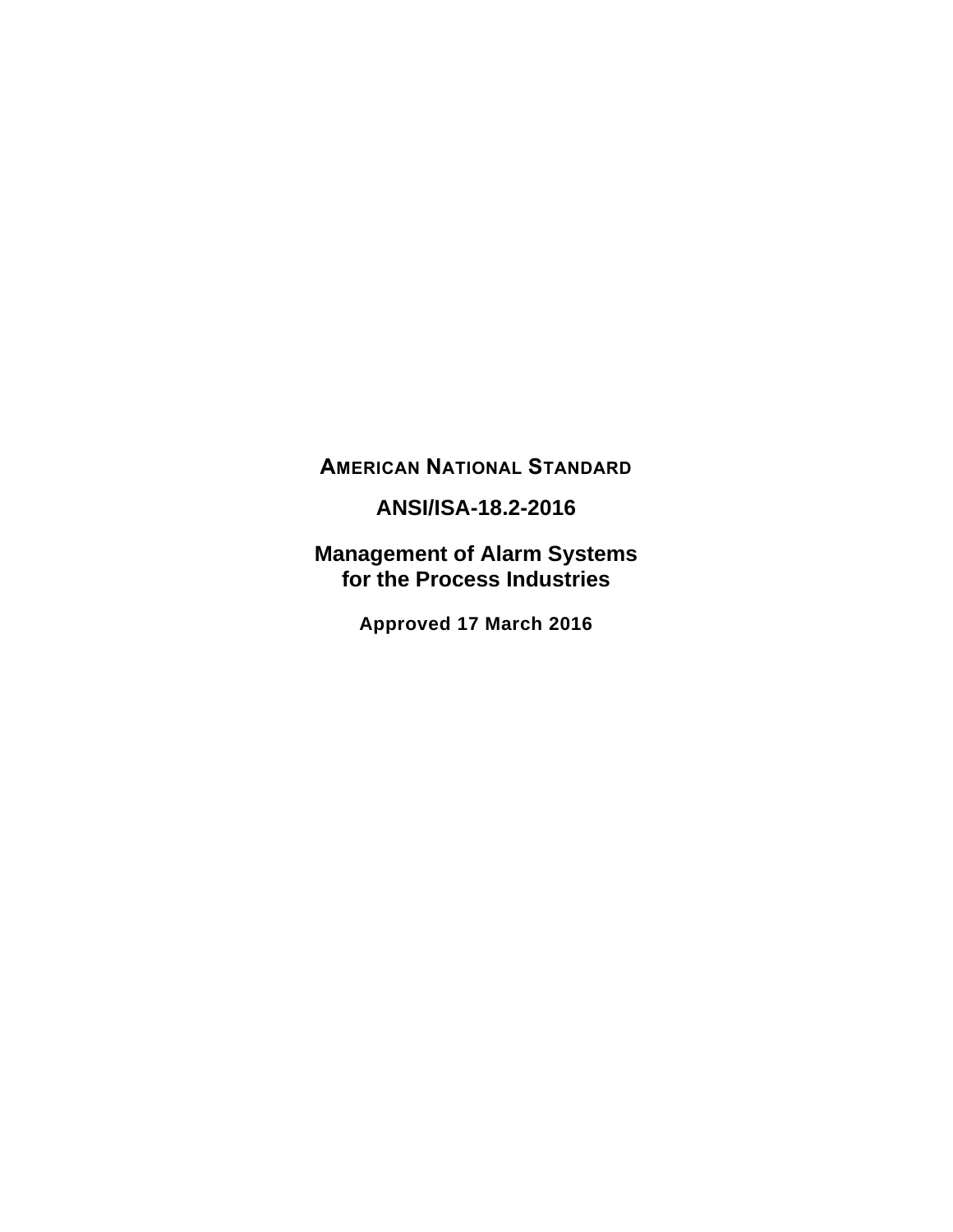ANSI/ISA-18.2-2016 Management of Alarm Systems for the Process Industries

ISBN: 978-1-941546-86-4

Copyright © 2016 by the International Society of Automation. All rights reserved. Printed in the United States of America. No part of this publication may be reproduced, stored in a retrieval system, or transmitted in any form or by any means (electronic, mechanical, photocopying, recording, or otherwise), without the prior written permission of the publisher.

ISA 67 Alexander Drive P.O. Box 12277 Research Triangle Park, North Carolina 27709 E-mail: standards@isa.org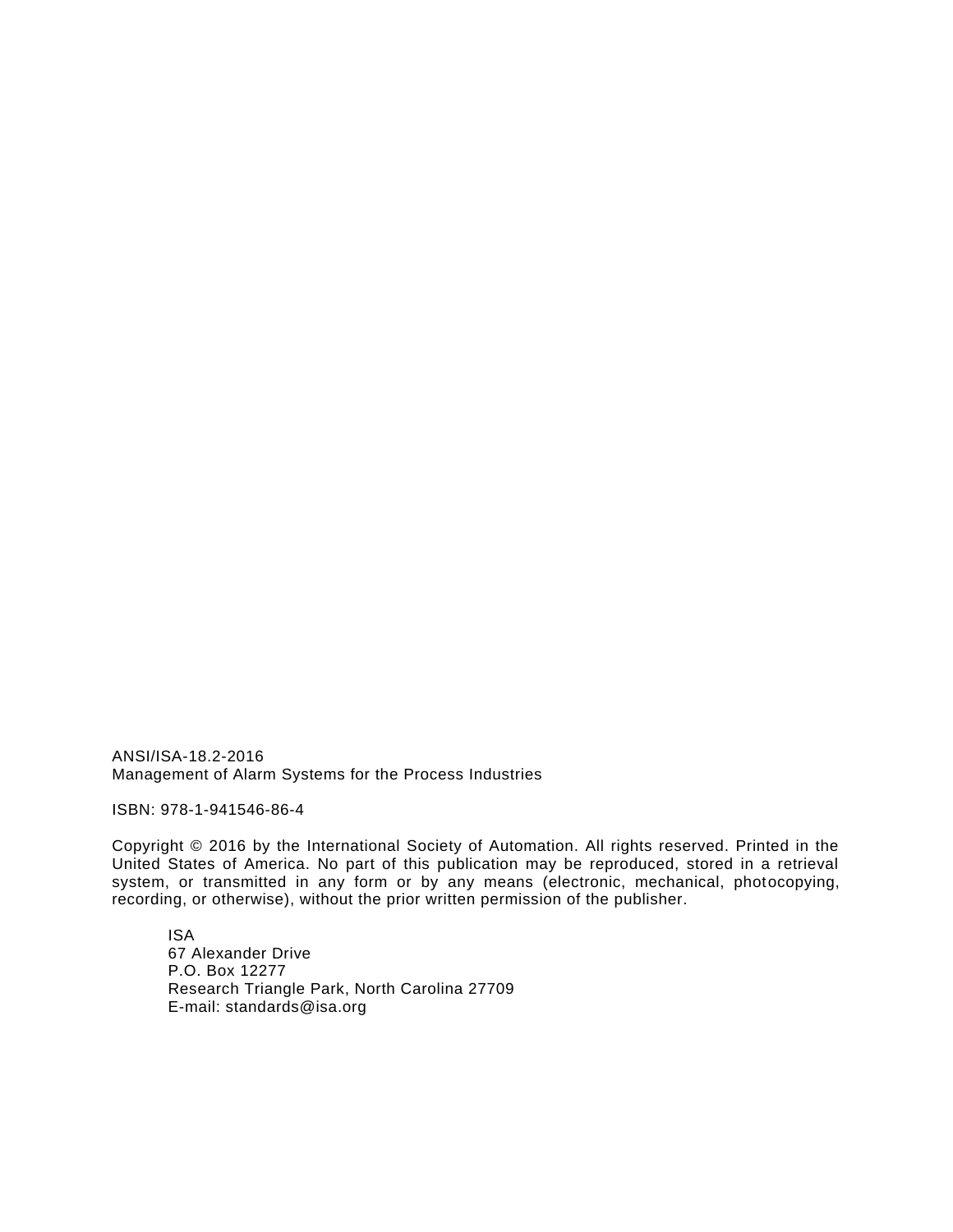#### **Preface**

This preface as well as all footnotes, annexes, and draft technical reports associated with this standard are included for information purposes only and are not part of ANSI/ISA-18.2-2016.

This standard has been prepared as part of the service of ISA, the International Society of Automation, toward a goal of uniformity in the field of instrumentation. To be of real value, this document should not be static but should be subject to periodic review. Toward this end, the Society welcomes all comments and criticisms and asks that they be addressed to the Secretary, Standards and Practices Board; ISA, 67 Alexander Drive; P.O. Box 12277; Research Triangle Park, NC 277099; Telephone (919) 549-8411; Fax (919) 549-8288; E-mail: standards@isa.org.

This ISA Standards and Practices Department is aware of the growing need for attention to the metric system of units in general, and the International System of Units (SI) in particular, in the preparation of instrumentation standards, recommended practices, and technical reports. The Department is further aware of the benefits of USA users of ISA standards of incorporating suitable references to the SI (and the metric system) in their business and professional dealings with other countries. Toward this end, the Department will endeavor to introduce SI and acceptable metric units in all new and revised standards to the greatest extent possible. The Metric Practice Guide, which has been published by the Institute of Electrical and Electronics Engineers (IEEE) as ANSI/IEEE Std. 268-1992, and future revisions, will be the reference guide for definitions, symbols, abbreviations, and conversion factors.

It is the policy of ISA to encourage and welcome the participation of all concerned individuals and interests in the development of ISA standards. Participation in the ISA standards-making process by an individual in no way constitutes endorsement by the employer of that individual, of ISA, or of any of the standards, recommended practices, and technical reports that ISA develops.

This standard is structured to follow the IEC guidelines. Therefore, the first three sections discuss the *Scope* of the standard, *Normative References* and *Definitions*, in that order.

**CAUTION — ISA ADHERES TO THE POLICY OF THE AMERICAN NATIONAL STANDARDS INSTITUTE WITH REGARD TO PATENTS. IF ISA IS INFORMED OF AN EXISTING PATENT THAT IS REQUIRED FOR USE OF THE STANDARD, IT WILL REQUIRE THE OWNER OF THE PATENT TO EITHER GRANT A ROYALTY-FREE LICENSE FOR USE OF THE PATENT BY USERS COMPLYING WITH THE STANDARD OR A LICENSE ON REASONABLE TERMS AND CONDITIONS THAT ARE FREE FROM UNFAIR DISCRIMINATION.**

**EVEN IF ISA IS UNAWARE OF ANY PATENT COVERING THIS STANDARD, THE USER IS CAUTIONED THAT IMPLEMENTATION OF THE STANDARD MAY REQUIRE USE OF TECHNIQUES, PROCESSES, OR MATERIALS COVERED BY PATENT RIGHTS. ISA TAKES NO POSITION ON THE EXISTENCE OR VALIDITY OF ANY PATENT RIGHTS THAT MAY BE INVOLVED IN IMPLEMENTING THE STANDARD. ISA IS NOT RESPONSIBLE FOR IDENTIFYING ALL PATENTS THAT MAY REQUIRE A LICENSE BEFORE IMPLEMENTATION OF THE STANDARD OR FOR INVESTIGATING THE VALIDITY OR SCOPE OF ANY PATENTS BROUGHT TO ITS ATTENTION. THE USER SHOULD CAREFULLY INVESTIGATE RELEVANT PATENTS BEFORE USING THE STANDARD FOR THE USER'S INTENDED APPLICATION.**

**HOWEVER, ISA ASKS THAT ANYONE REVIEWING THIS STANDARD WHO IS AWARE OF ANY PATENTS THAT MAY IMPACT IMPLEMENTATION OF THE STANDARD NOTIFY THE ISA STANDARDS AND PRACTICES DEPARTMENT OF THE PATENT AND ITS OWNER. ADDITIONALLY, THE USE OF THIS STANDARD MAY INVOLVE HAZARDOUS MATERIALS, OPERATIONS OR EQUIPMENT. THE STANDARD CANNOT ANTICIPATE ALL POSSIBLE APPLICATIONS OR ADDRESS ALL POSSIBLE SAFETY ISSUES ASSOCIATED WITH USE IN HAZARDOUS CONDITIONS. THE USER OF THIS STANDARD MUST EXERCISE SOUND PROFESSIONAL JUDGMENT CONCERNING ITS USE AND APPLICABILITY UNDER THE**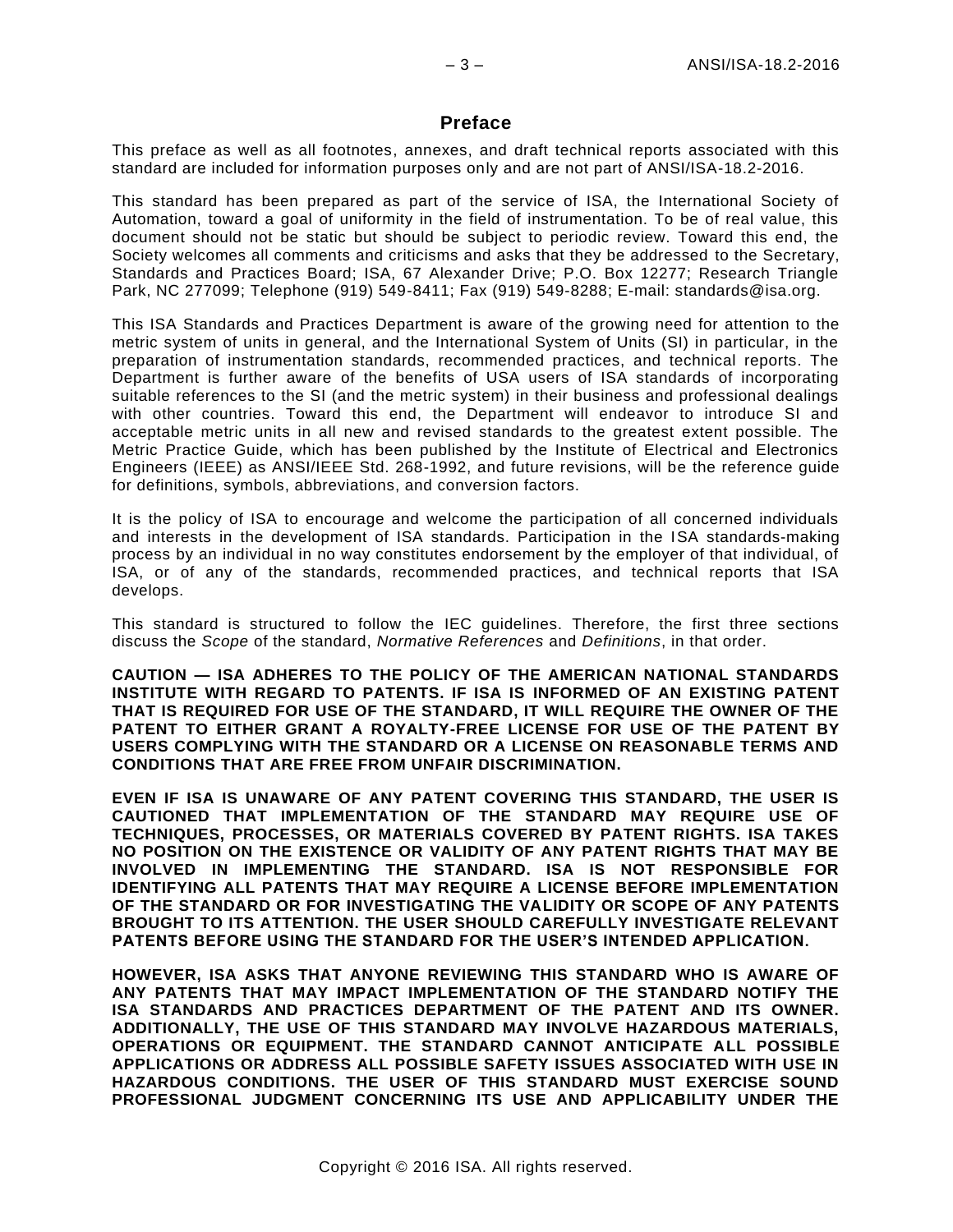**USER'S PARTICULAR CIRCUMSTANCES. THE USER MUST ALSO CONSIDER THE APPLICABILITY OF ANY GOVERNMENTAL REGULATORY LIMITATIONS AND ESTABLISHED SAFETY AND HEALTH PRACTICES BEFORE IMPLEMENTING THIS STANDARD.**

**THE USER OF THIS DOCUMENT SHOULD BE AWARE THAT THIS DOCUMENT MAY BE IMPACTED BY ELECTRONIC SECURITY ISSUES. THE COMMITTEE HAS NOT YET ADDRESSED THE POTENTIAL ISSUES IN THIS VERSION.**

The following people served as voting members of ISA18 and approved this standard on 7 December 2015:

#### **NAME COMPANY** D. Dunn, Co-Chair Consultant N. Sands, Co-Chair DuPont B. Fitzpatrick, Managing Director Wood Group Mustang J. Alford Consultant S. Apple S. Apple Schneider Electric J. Bogdan J Bogdan Consulting LLC K. Brown **Enbridge Inc.** M. Brown Matrikon Inc. A. Bryant Carrier Contract Contract Contract Contract Contract Contract Contract Contract Contract Contract Contract Contract Contract Contract Contract Contract Contract Contract Contract Contract Contract Contract Contra J. Campbell Consultant M. Carter **M. Carter** SIS-TECH Solutions L. Dubois UReason B. Hollifield PAS S. Kandasamy Chevron Energy Technology Company D. Logerot **ProSys Inc.** C. Lunty Suncor M. Marvan **Shell Canada** D. Metzger D. Metzger D. Metzger D. Metzger D. Metzger D. Metzger D. Metzger D. Metzger D. Metzger D. Metzger L. Myers **Consultant** G. Nasby City of Guelph Water Services G. Plowman **Contract Contract Contract Contract Contract Contract Contract Contract Contract Contract Contract Contract Contract Contract Contract Contract Contract Contract Contract Contract Contract Contract Contract Con** D. Rothenberg D Roth Inc. T. Stauffer **Exida Co.** D. Strobhar Beville Engineering Inc. B. Vail URS PS / AECOM K. Van Camp **Emerson Process Management** D. Visnich Burns & McDonnell R. Weibel **R.** Weibel **Tips Inc.**

This published standard was approved for publication by the ISA Standards and Practices Board on 7 March 2016.

### **NAME COMPANY**

| $\cdots$                 | 9988 AB                           |
|--------------------------|-----------------------------------|
| N. Sands, Vice President | <b>DuPont</b>                     |
| D. Bartusiak             | ExxonMobil Research & Engineering |
| P. Brett                 | Honeywell Inc.                    |
| E. Cosman                | OIT Concepts, LLC                 |
| D. Dunn                  | Consultant                        |
| J. Federlein             | Federlein & Assoc. LLC            |
| <b>B.</b> Fitzpatrick    | <b>Wood Group Mustang</b>         |
| J. Gilsinn               | <b>Kenexis Consulting</b>         |
| J.-P. Hauet              | <b>KB</b> Intelligence            |
| J. Jamison               | Encana Corp.                      |
|                          |                                   |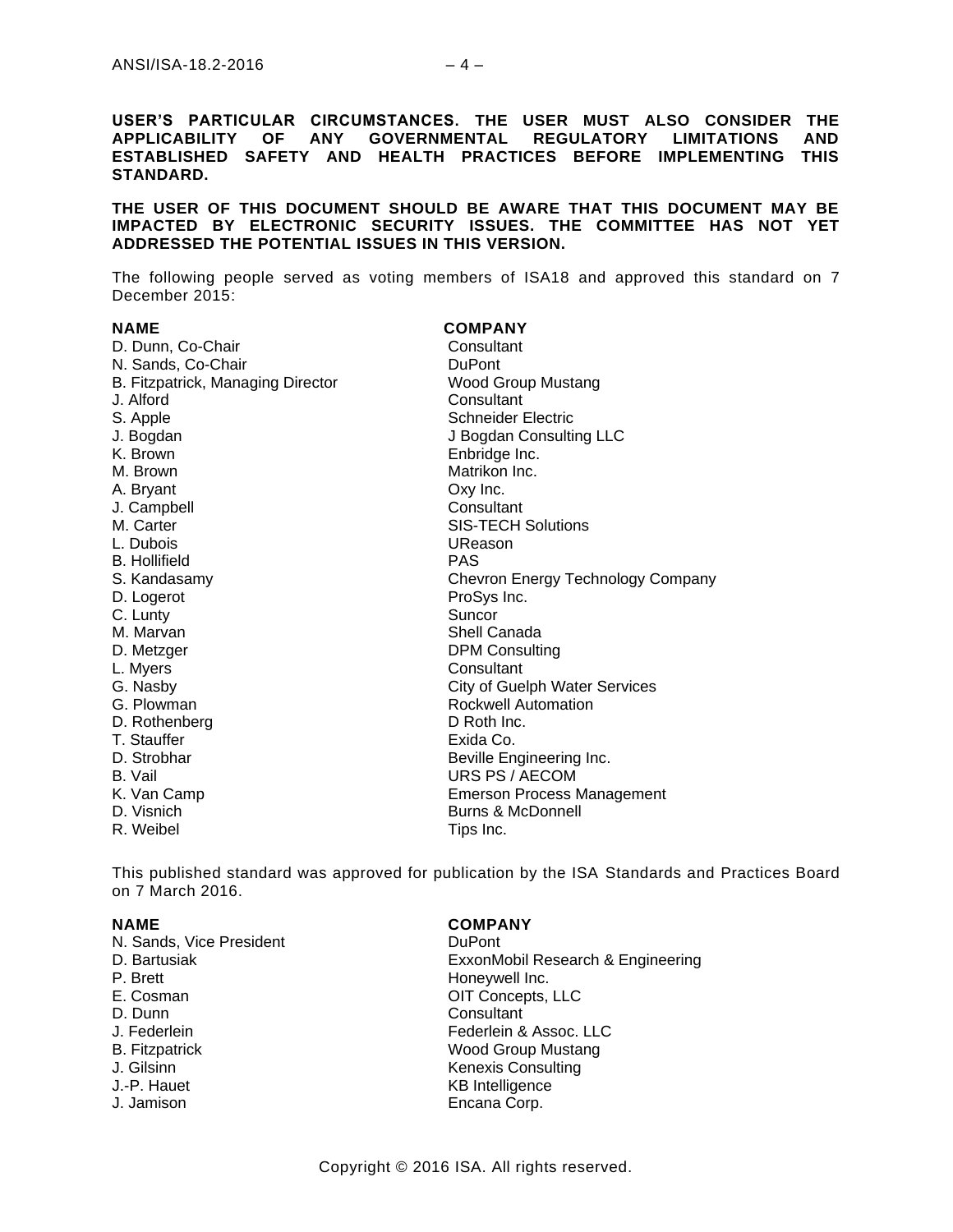D. Lee UCDS T. McAvinew<br>V. Mezzano H. Sasajima<br>T. Schnaare W. Weidman M. Wilkins Walkins (M. Wilkins M. 2008)<br>D. Zetterberg (M. 2009)<br>Chevron Er

Endress+Hauser Process Solutions AG<br>Consultant Fluor Corp. C. Monchinski **Automated Control Concepts Inc.** D. Reed D. Rockwell Automation<br>
H. Sasajima 
H. Sasajima 
H. Sasajima 
Rockwell Automation Rosemount Inc. J. Tatera  $\blacksquare$ <br>  $\blacksquare$  Tatera & Associates Inc.<br>
K. Unger  $\blacksquare$ Consultant I. Verhappen I. Verhappen I. Verhappen I. Verhappen I. Visnich I. Visnich I. Visnich I. Visnich I. Visnich I. V<br>Burns & McDonnell Burns & McDonnell<br>Consultant J. Weiss<br>
M. Wilkins<br>
M. Wilkins<br>
M. Wilkins<br>
M. Wilkins Chevron Energy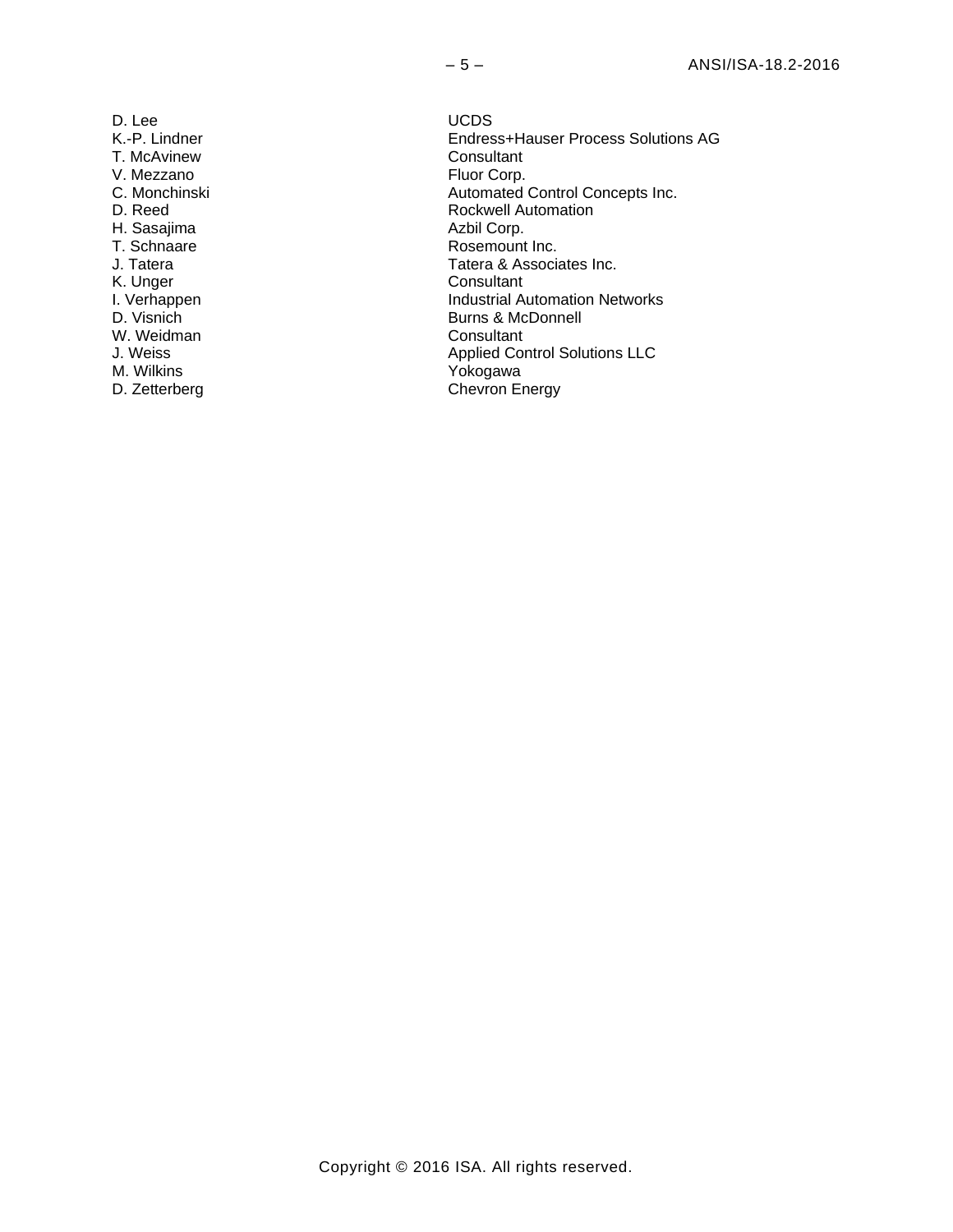This page intentionally left blank.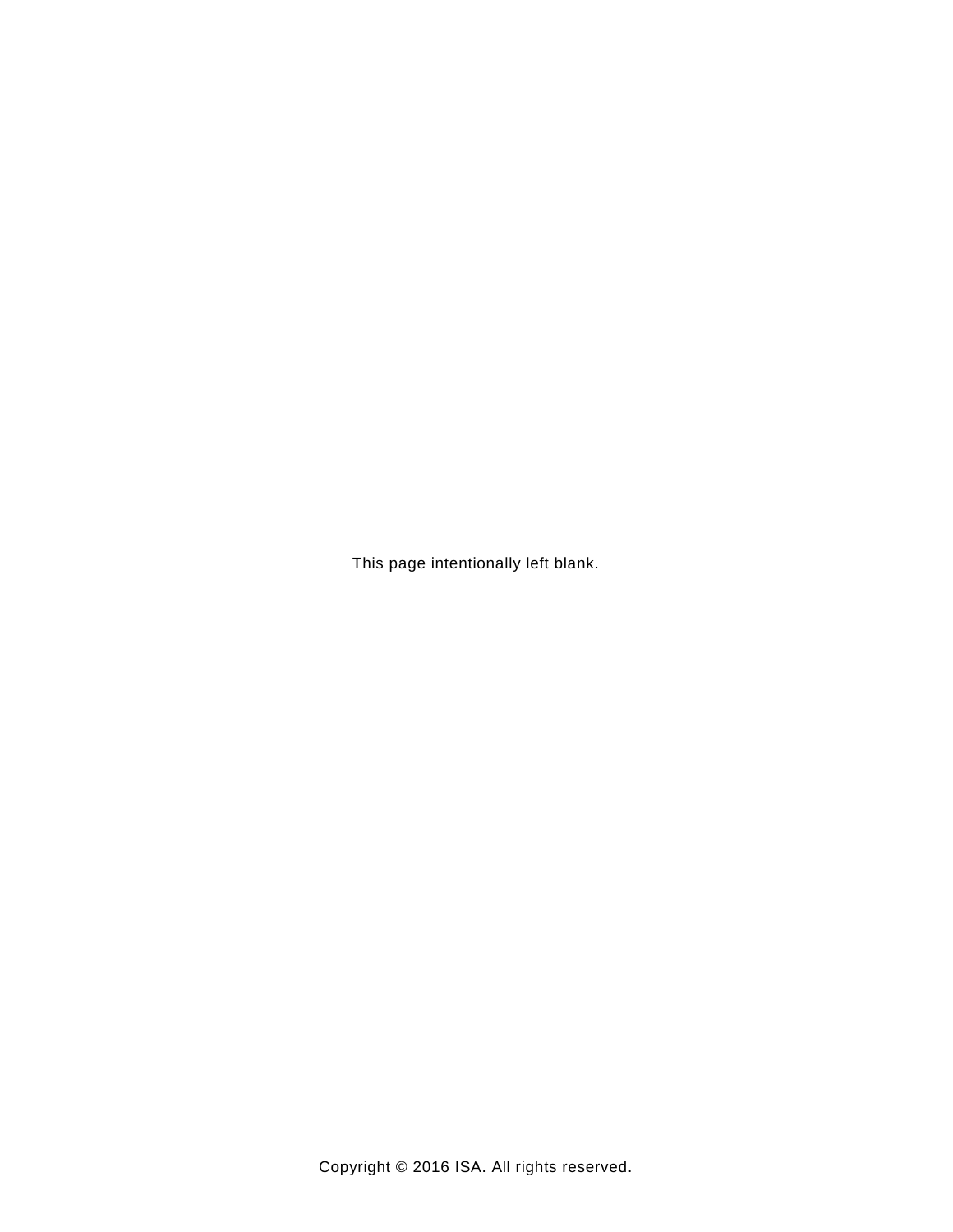### **CONTENTS**

| 1 |     |  |
|---|-----|--|
|   | 1.1 |  |
|   | 1.2 |  |
| 2 |     |  |
| 3 |     |  |
|   | 3.1 |  |
|   | 3.2 |  |
| 4 |     |  |
|   | 4.1 |  |
|   | 4.2 |  |
|   | 4.3 |  |
|   | 4.4 |  |
| 5 |     |  |
|   | 5.1 |  |
|   | 5.2 |  |
|   | 5.3 |  |
|   | 5.4 |  |
|   | 5.5 |  |
| 6 |     |  |
|   | 6.1 |  |
|   | 6.2 |  |
|   | 6.3 |  |
| 7 |     |  |
|   | 7.1 |  |
|   | 7.2 |  |
|   | 7.3 |  |
|   | 7.4 |  |
|   | 7.5 |  |
|   | 7.6 |  |
|   | 7.7 |  |
| 8 |     |  |
|   | 8.1 |  |
|   | 8.2 |  |
|   | 8.3 |  |
|   | 8.4 |  |
| 9 |     |  |
|   | 9.1 |  |
|   | 9.2 |  |
|   | 9.3 |  |
|   | 9.4 |  |
|   | 9.5 |  |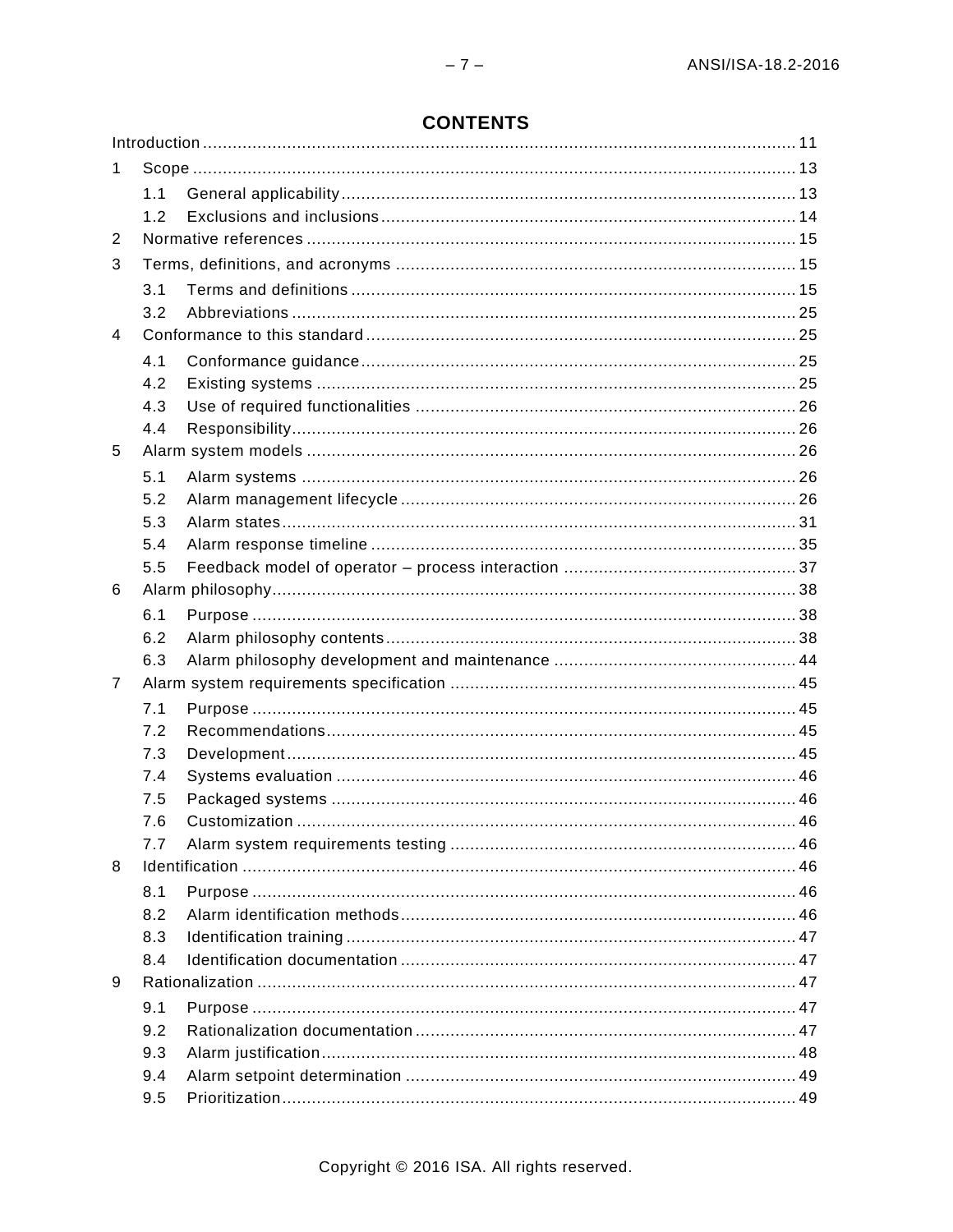|    | 9.6  |                                                                     |  |
|----|------|---------------------------------------------------------------------|--|
|    | 9.7  |                                                                     |  |
|    | 9.8  |                                                                     |  |
|    | 9.9  |                                                                     |  |
| 10 |      |                                                                     |  |
|    |      |                                                                     |  |
|    |      |                                                                     |  |
|    |      |                                                                     |  |
|    |      |                                                                     |  |
|    |      |                                                                     |  |
|    |      |                                                                     |  |
|    |      |                                                                     |  |
| 11 |      | Detailed design: human-machine interface design for alarm systems53 |  |
|    |      |                                                                     |  |
|    |      |                                                                     |  |
|    |      |                                                                     |  |
|    |      |                                                                     |  |
|    |      |                                                                     |  |
|    |      |                                                                     |  |
|    |      |                                                                     |  |
|    |      |                                                                     |  |
|    |      |                                                                     |  |
|    |      |                                                                     |  |
|    |      |                                                                     |  |
|    |      |                                                                     |  |
| 12 |      |                                                                     |  |
|    |      |                                                                     |  |
|    |      |                                                                     |  |
|    |      |                                                                     |  |
|    |      |                                                                     |  |
|    |      |                                                                     |  |
|    |      |                                                                     |  |
|    |      |                                                                     |  |
|    |      |                                                                     |  |
| 13 |      |                                                                     |  |
|    |      |                                                                     |  |
|    | 13.2 |                                                                     |  |
|    | 13.3 |                                                                     |  |
|    | 13.4 |                                                                     |  |
|    |      |                                                                     |  |
|    |      |                                                                     |  |
|    |      |                                                                     |  |
|    |      |                                                                     |  |
|    |      |                                                                     |  |
|    |      |                                                                     |  |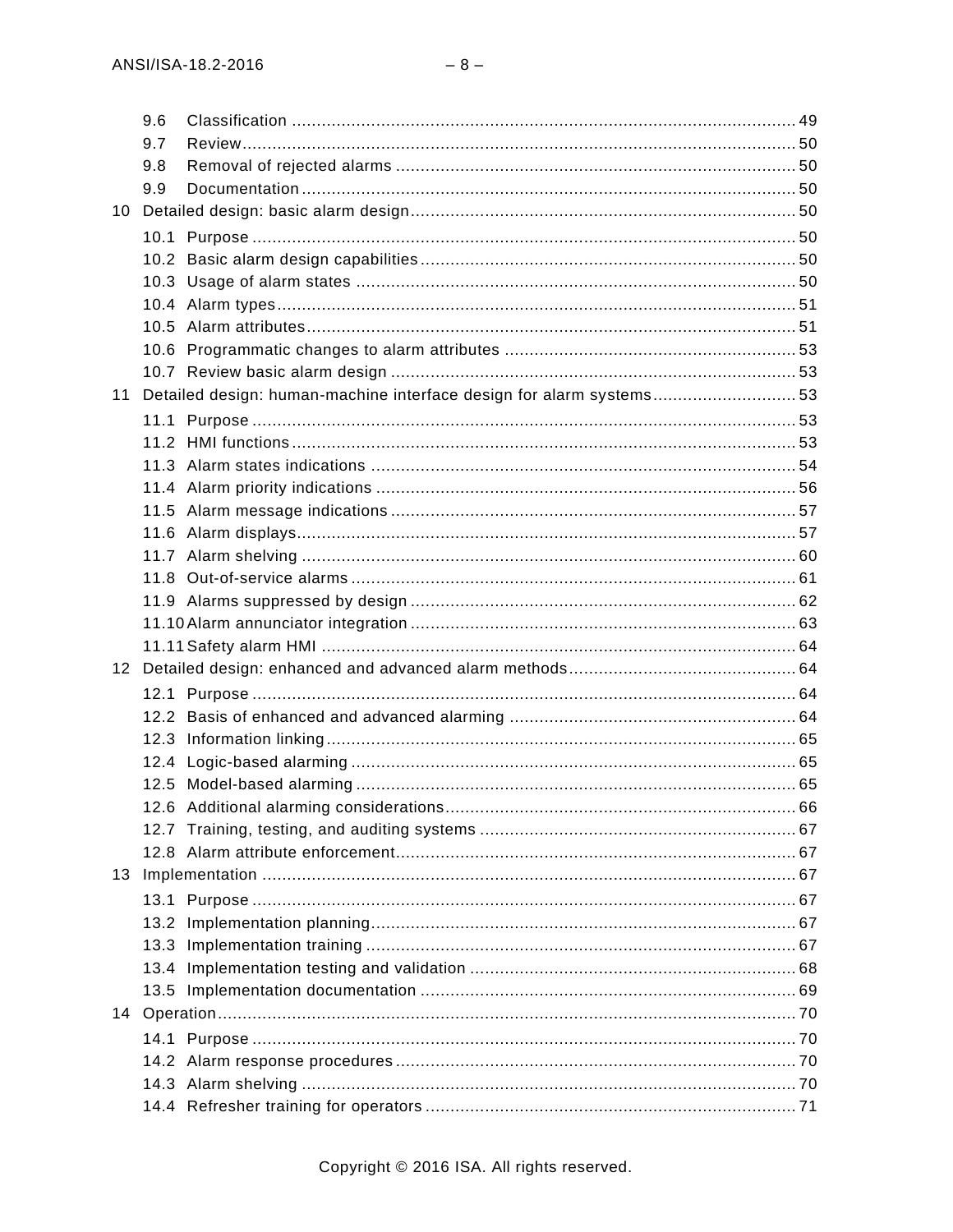| 15 |      |  |
|----|------|--|
|    | 15.1 |  |
|    |      |  |
|    |      |  |
|    |      |  |
|    |      |  |
|    |      |  |
| 16 |      |  |
|    |      |  |
|    |      |  |
|    |      |  |
|    |      |  |
|    |      |  |
|    |      |  |
|    |      |  |
|    |      |  |
| 17 |      |  |
|    |      |  |
|    |      |  |
|    |      |  |
|    |      |  |
|    |      |  |
|    |      |  |
|    |      |  |
|    |      |  |
|    |      |  |
|    |      |  |
|    |      |  |
| 19 |      |  |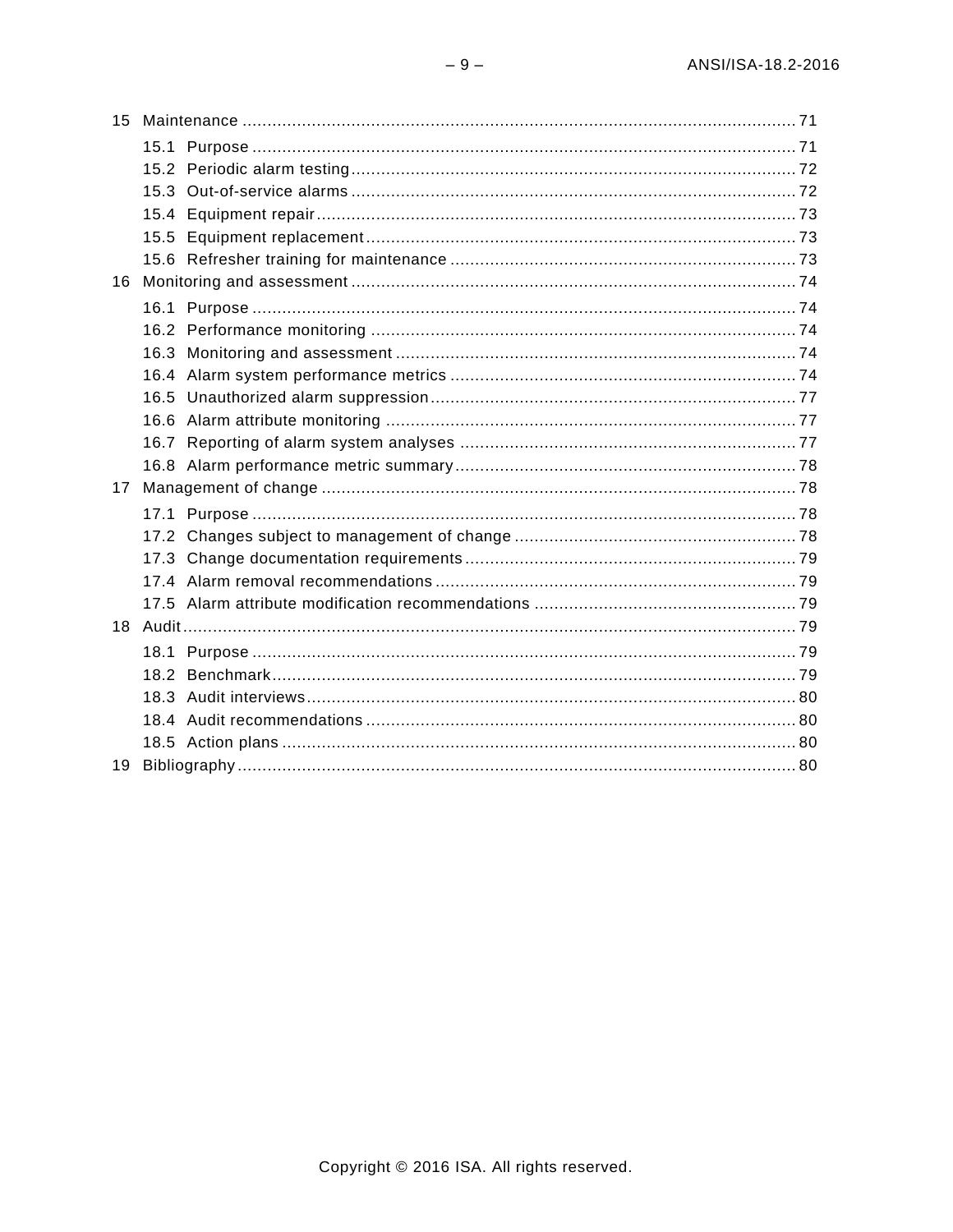# **Figures**

### **Tables**